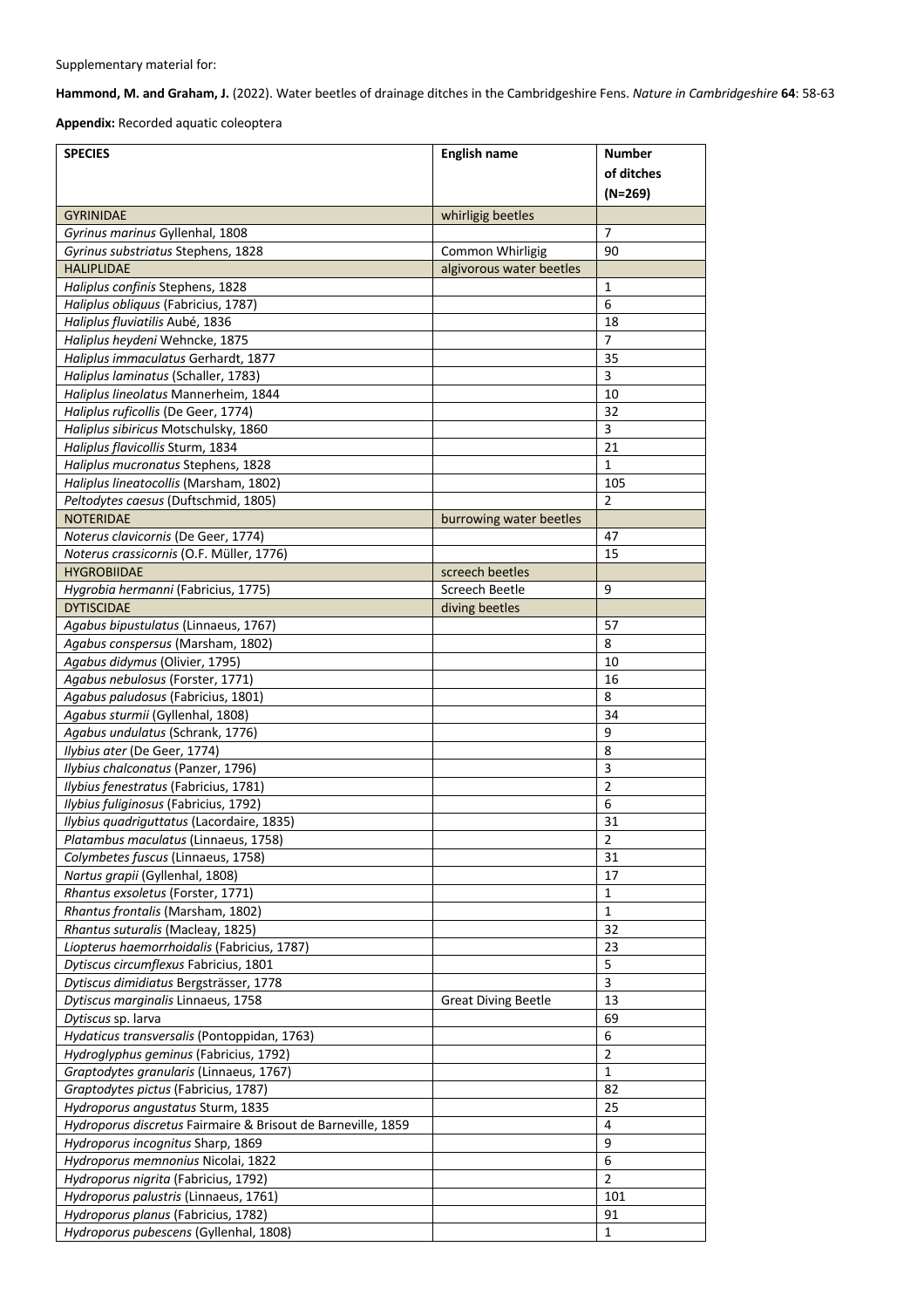| Hydroporus striola (Gyllenhal, 1826)          |                         | 1              |
|-----------------------------------------------|-------------------------|----------------|
| Hydroporus tessellatus (Drapiez, 1819)        |                         | 22             |
| Nebrioporus assimilis (Paykull, 1798)         |                         | 1              |
| Nebrioporus elegans (Panzer, 1794)            |                         | 13             |
| Porhydrus lineatus (Fabricius, 1775)          |                         | 6              |
| Scarodytes halensis (Fabricius, 1787)         |                         | $\overline{2}$ |
| Hygrotus inaequalis (Fabricius, 1777)         |                         | 45             |
| Hygrotus versicolor (Schaller, 1783)          |                         | 35             |
| Hygrotus impressopunctatus (Schaller, 1783)   |                         | 38             |
| Hygrotus parallellogrammus (Ahrens, 1812)     |                         | 1              |
| Hyphydrus ovatus (Linnaeus, 1761)             |                         | 63             |
| Laccophilus hyalinus (De Geer, 1774)          |                         | 8              |
| Laccophilus minutus (Linnaeus, 1758)          |                         | 11             |
| <b>HELOPHORIDAE</b>                           |                         |                |
| Helophorus aequalis Thomson, 1868             |                         | 4              |
| Helophorus brevipalpis Bedel                  |                         | 32             |
| Helophorus grandis Illiger, 1798              |                         | 9              |
| Helophorus griseus Herbst, 1793               |                         | 9              |
| Helophorus minutus Fabricius, 1775            |                         | 74             |
|                                               |                         |                |
| Helophorus obscurus Mulsant, 1844             |                         | 1              |
| <b>HYDROCHIDAE</b>                            |                         |                |
| Hydrochus crenatus (Fabricius, 1792)          |                         | 9              |
| <b>HYDROPHILIDAE</b>                          | scavenger water beetles |                |
| Anacaena bipustulata (Marsham, 1802)          |                         | 32             |
| Anacaena globulus (Paykull, 1798)             |                         | 78             |
| Anacaena limbata (Fabricius, 1792)            |                         | 124            |
| Anacaena lutescens (Stephens, 1829)           |                         | 3              |
| Berosus affinis Brullé, 1835                  |                         | 11             |
| Berosus signaticollis (Charpentier, 1825)     |                         | 6              |
| Berosus luridus (Linnaeus, 1761)              |                         | 36             |
| Chaetarthria seminulum (Herbst, 1797)         |                         | 6              |
| Cymbiodyta marginellus (Fabricius, 1792)      |                         | 7              |
| Enochrus melanocephalus (Olivier, 1792)       |                         | $\overline{2}$ |
| Enochrus quadripunctatus (Herbst, 1797)       |                         | $\overline{7}$ |
| Enochrus testaceus (Fabricius, 1801)          |                         | 36             |
| Helochares lividus (Forster, 1771)            |                         | 10             |
| Hydrobius fuscipes (Linnaeus, 1758)           |                         | 61             |
| Laccobius bipunctatus (Fabricius, 1775)       |                         | 36             |
| Laccobius sinuatus Motschulsky, 1849          |                         | 7              |
| Laccobius striatulus (Fabricius, 1801)        |                         | 10             |
| Laccobius colon (Stephens, 1829)              |                         | 9              |
| Laccobius minutus (Linnaeus, 1758)            |                         | 4              |
| Coelostoma orbiculare (Fabricius, 1775)       |                         | 1              |
| Cercyon convexiusculus Stephens, 1829         |                         | 29             |
| Cercyon marinus Thomson, C.G., 1853           |                         | 9              |
| Cercyon sternalis (Sharp, 1918)               |                         | $\mathbf{1}$   |
| Cercyon tristis (Illiger, 1801)               |                         | 4              |
| Cercyon ustulatus (Preyssler, 1790)           |                         | 3              |
| <b>HYDRAENIDAE</b>                            | moss beetles            |                |
| Hydraena riparia Kugelann, 1794               |                         | 9              |
| Hydraena testacea Curtis, 1830                |                         | 12             |
| Limnebius nitidus (Marsham, 1802)             |                         | 4              |
|                                               |                         | 1              |
| Ochthebius bicolon Germar, 1824               |                         | 8              |
| Ochthebius dilatatus Stephens, 1829           |                         |                |
| Ochthebius minimus (Fabricius, 1792)          |                         | 33             |
| <b>DRYOPIDAE</b>                              | long-toed water beetles |                |
| Dryops luridus (Erichson, 1847)               |                         | 32             |
| Dryops similaris Bollow, 1936                 |                         | 1              |
| <b>ELMIDAE</b>                                | riffle beetles          |                |
| Oulimnius major (Rey, 1889)                   |                         | 4              |
| Oulimnius rivularis (Rosenhauer, 1856)        |                         | 5              |
| Oulimnius tuberculatus (Müller, P.W.J., 1806) |                         | 1              |
| Oulimnius sp.                                 |                         | 13             |
| <b>SCIRTIDAE</b>                              | marsh beetles           |                |
| Contacyphon coarctatus Paykull, 1799          |                         | 2              |
|                                               |                         |                |